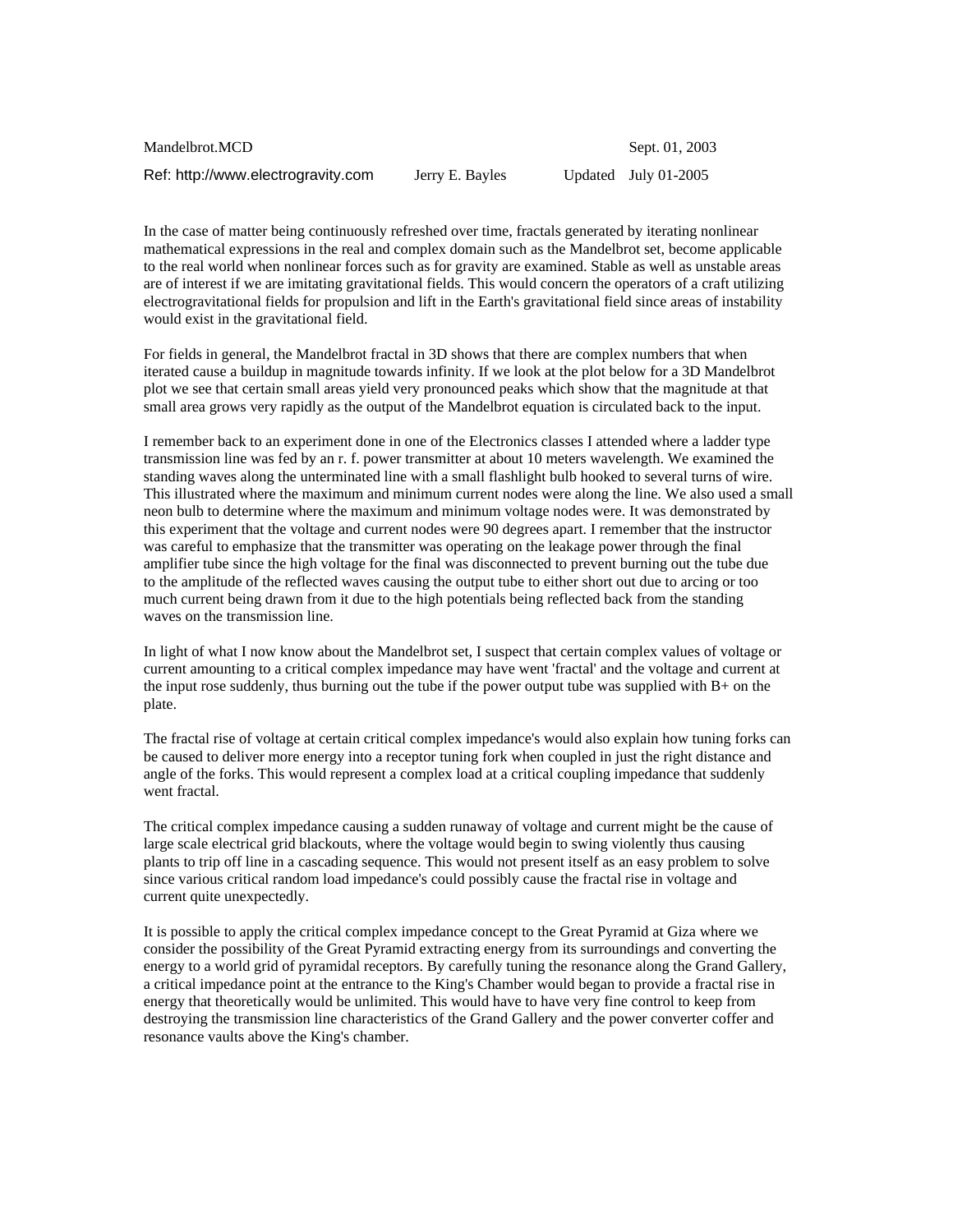It has been established that fractals appear in nature as a result of a nonlinear change of energy or force over time and are not just a mathematical occurrence. This 'Sensitive dependence upon initial conditions' occurs by reason of a nonlinear feedback mechanism where we then add a complex constant during each feedback loop. Then the constant is incremented to allow for the next feedback loop. If the absolute value of the output of the process is larger than two, the complex constant is incremented and the loop is set into motion again. The equation is:

$$
Z = Z^2 + C
$$

where Z is initially set to a value of zero. C is in the form of:

$$
C = X + Yj
$$

where X is a real number and Y is an imaginary number.

The 3D graph below illustrates how peaks form at critical values of complex numbers. This could apply to any complex set of values.

$$
X := -2.00 \t Y := -2.00 \t i := 1, 2..400 \t j := 1, 2..400 \t step := .01
$$
  

$$
X_i := X + \sum_{n=1}^{i} \text{step} \t Y_j := Y + \sum_{m=1}^{j} \text{step}
$$
  

$$
C_{i, j} := X_i + j \cdot Y_j \t ittr := 15
$$

$$
z_{i,j} := \begin{cases} z_{i,j} \leftarrow 0 \\ N \leftarrow 0 \\ \text{while } N < \text{ittr} \end{cases}
$$
\n
$$
\begin{aligned} N \leftarrow N + 1 \\ \text{continue} & \text{if } \left| z_{i,j} \right| > 2 \\ z_{i,j} < \left( z_{i,j} \right)^2 + C_{i,j} \\ N \leftarrow 0 & \text{if } \left| z_{i,j} \right| > 2 \\ z_{i,j} \end{aligned}
$$

This program begins with X and Yj at -2.00 and steps X in increments of .01 until it reaches +2.00. Then Yj is incremented by .01 to -1.99. This process is continued until both X and Yj are equal to 2.00. During this process, z is checked to see if the absolute value exceeds 2.00. If so, the iteration falls through to the next loop. The above maximum iteration is 15 loops. This can be increased for more detail. The output z can represent energy, force or whatever is of interest.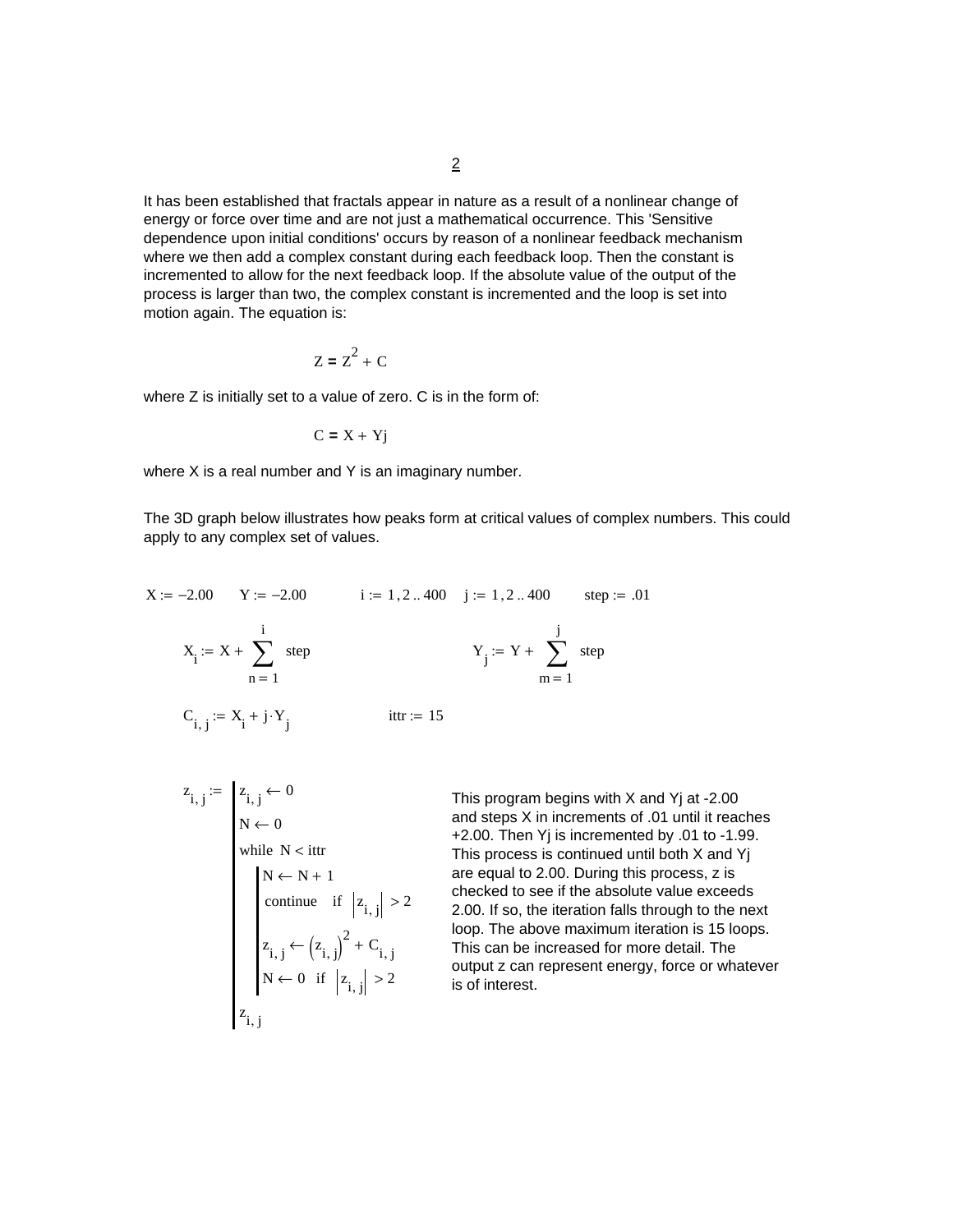

 $M_{i, j} := z_{i, j}$ SURFACE PLOT